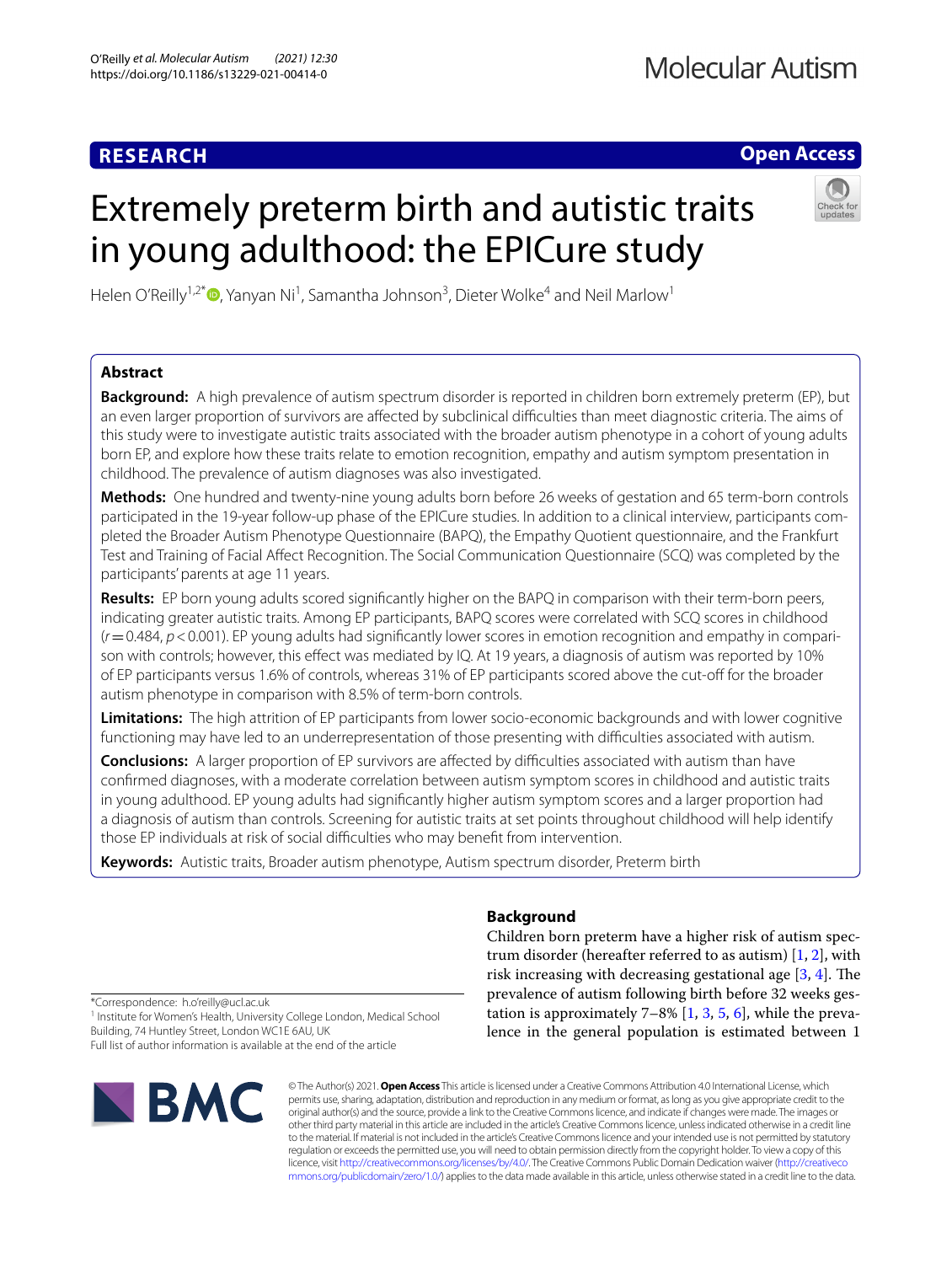and 2% [[7\]](#page-10-2). Biological and environmental factors, such as structural brain changes and negative social experiences [[8,](#page-10-3) [9](#page-10-4)] due to socio-emotional vulnerability, are proposed to underlie the association between preterm birth and psychopathology, including autism [[10,](#page-10-5) [11](#page-10-6)].

Johnson et al. [[1\]](#page-9-0) examined antecedent risk factors for the diagnosis of autism in the EPICure cohort of extremely preterm (EP;<26 weeks' gestation) births. Withdrawn behaviour at 2.5 years of age and cognitive impairment and peer relationship problems at 6 years of age were signifcant predictors of an autism diagnosis at age 11 years in EP born children; with 8% of this cohort assigned an autism diagnosis. EP born children also had higher autism symptoms scores compared to their termborn peers on a parent screening questionnaire, and 16% of EP children screened positive for autism. Based on this fnding, the authors proposed that a greater number of EP children are afected by social and communication diffculties than the small number of EP children that have a diagnosis of autism, but that these difficulties fall outside the diagnostic threshold  $[1]$  $[1]$ . This study is in keeping with other research reporting signifcantly higher autism symptom scores in preterm/low birth weight cohorts versus term-born controls [\[12](#page-10-7)–[14\]](#page-10-8). Whether children born EP continue to present with increased symptoms of autism in adulthood or whether those with subclinical symptoms in childhood subsequently meet diagnostic criteria as social complexities increase over adolescence is unknown.

Deficits in social communication and interaction, and restrictive and repetitive behaviours and interests are the core defning features of autism spectrum disorder [[15\]](#page-10-9). The broader autism phenotype (BAP), which is proposed to be a milder presentation of these core features of autism but which fall below the diagnostic threshold, describes the subclinical autistic traits commonly observed in unafected relatives of autistic individuals  $[16]$  $[16]$ . Given the proposal by Johnson et al.  $[1]$  $[1]$  that a greater proportion of EP children are afected by subclinical difculties associated with autism than meet the diagnostic criteria, the BAP profle may be well suited to capturing these subclinical autistic traits observed in EP populations. A study by Eryigit-Madzwamuse et al. [[17\]](#page-10-11) reported higher BAP scores in their adult cohort born very preterm (<32 weeks' gestation)/very low birth weight (<1500 g) in comparison with term-born controls. However, to the authors' knowledge, no prior studies have investigated autistic traits based on BAP features in an EP population.

Two related models of autism, the extreme male brain theory  $[18]$  $[18]$  and theory of mind  $[19]$  $[19]$ , propose that deficits in social interaction and communication, a core defning characteristic of autism, may stem from difficulties in the recognition and understanding of emotions and mental states in others. In line with this, previous studies have reported impairment in emotion recognition [[20,](#page-10-14) [21](#page-10-15)] and lower self-reported empathy [20, [22\]](#page-10-16) in autistic adults in comparison with controls. Lower empathy [[20\]](#page-10-14) and decreased emotion recognition performance [[23\]](#page-10-17) are also suggested to be a feature of BAP; however, lower empathy has only been reported in fathers of autistic children [[20\]](#page-10-14) and other studies have not reported any diference in emotion recognition between BAP and control participants [\[20](#page-10-14), [21](#page-10-15)]. Lower empathy competence  $[24]$  $[24]$  and increased emotion recognition deficits  $[25, 26]$  $[25, 26]$  $[25, 26]$  $[25, 26]$ have also been reported in preterm groups, and these difficulties may be related to the increased autistic traits observed in preterm populations; however, we are unaware of any studies that have examined the association between emotion recognition, empathy and autistic traits in a preterm population.

The aims of the present study were to:  $(1)$  investigate if EP young adults present with greater autistic traits compared to term-born controls; (2) determine whether autistic traits in adulthood are correlated with autism symptom scores in childhood; (3) examine betweengroup diferences in emotion recognition and empathy abilities and whether these are related to concurrent autistic symptoms.

#### **Methods**

#### **Participants**

In 1995, all infants born less than 26 weeks' gestation in the UK and Ireland were invited to participate in the EPI-Cure studies. Follow-up assessments were carried out at 2.5, 6 and 11 years of age [\[27](#page-10-21)[–29\]](#page-10-22). Of 306 EP survivors at 19 years of age, 129 (42%) participated in the 19-year follow-up (male=61; mean age=19.3). Sixty-five out of 153 (42%) control participants were also followed up at 19 years (male=25; mean age=19.2). Control participants were term-born classmates of the EP participants; selection and recruitment are detailed elsewhere [[28,](#page-10-23) [29](#page-10-22)]. The EP and control participants not assessed at 19 years had either declined participation or did not respond to study invitations. See Table [1](#page-2-0) for characteristics of study completers and non-completers.

#### **Procedure**

The psychological assessments at 19 years of age were conducted by the lead author at University College Hospital London as part of a two day medical and psychological investigation. Eleven participants were assessed at home due to personal travel constraints. Participants gave written informed consent to take part. For those participants unable to provide informed consent due to intellectual disability, consent was obtained from a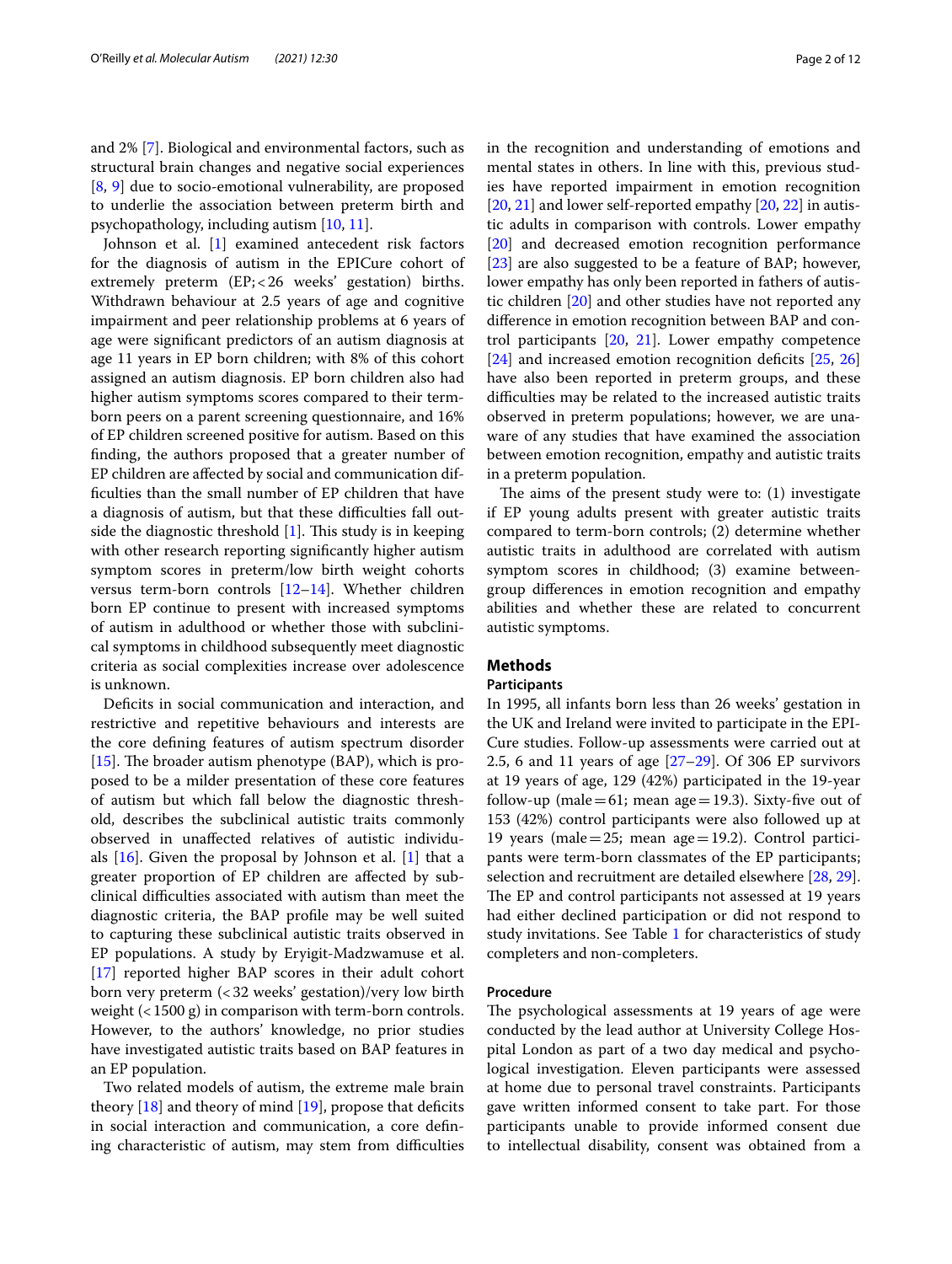| Variable                                             | EP assessed<br>$N = 129$   | EP <sup>a</sup> not assessed<br>$N = 177$ | Difference EP<br>assessed vs. not<br>assessed<br>$p$ value <sup>c</sup> | Controls assessed Controlsb not<br>$N = 65$ | assessed<br>$N = 88$     | Difference<br>controls<br>assessed vs. not<br>assessed<br>$p$ value <sup>c</sup> | Difference EP vs.<br>controls assessed<br>$p$ value <sup>c</sup> |
|------------------------------------------------------|----------------------------|-------------------------------------------|-------------------------------------------------------------------------|---------------------------------------------|--------------------------|----------------------------------------------------------------------------------|------------------------------------------------------------------|
| <b>Characteristics at 19 years</b>                   |                            |                                           |                                                                         |                                             |                          |                                                                                  |                                                                  |
| Age at 19 year<br>assessment,<br>years<br>Mean (SD)  | 19.3(0.6)                  |                                           |                                                                         | 19.2(0.5)                                   |                          |                                                                                  | 0.162                                                            |
| Male Sex<br>$n/N$ (%)                                |                            | 61/129 (47.3) 87/177 (49.2)               | 0.747                                                                   | 25/65 (38.5)                                | 39/88 (44.3)             | 0.440                                                                            | 0.243                                                            |
| Gestational age,<br>weeks                            |                            |                                           |                                                                         |                                             |                          |                                                                                  |                                                                  |
| 22 weeks, n/N<br>(% )                                | 2/129(1.6)                 | 0/177(0.0)                                | 0.280                                                                   |                                             |                          |                                                                                  |                                                                  |
| 23 weeks, n/N<br>(% )                                | 13/129 (10.1) 13/177 (7.3) |                                           |                                                                         |                                             |                          |                                                                                  |                                                                  |
| 24 weeks, n/N<br>(% )                                | 37/129 (28.7)              | 60/177 (33.9)                             |                                                                         |                                             |                          |                                                                                  |                                                                  |
| 25 weeks, n/N<br>(% )                                | 77/129 (59.7)              | 104/177 (58.8)                            |                                                                         |                                             |                          |                                                                                  |                                                                  |
| Birth weight<br>grams<br>Mean (SD)                   | 740.8 (121.9)              | 751.4 (108.9)                             | 0.422                                                                   |                                             |                          |                                                                                  |                                                                  |
| Parent SES<br>category at 19<br>yearsd               |                            |                                           |                                                                         |                                             |                          |                                                                                  |                                                                  |
| Higher profes-<br>sional/mana-<br>gerial n/N (%)     | $69/125(55.2) -$           |                                           |                                                                         | 39/64 (60.9)                                |                          |                                                                                  | 0.322                                                            |
| Intermediate<br>occupations<br>$n/N$ (%)             | $22/125(17.6) -$           |                                           |                                                                         | 15/64 (23.4)                                |                          |                                                                                  |                                                                  |
| Routine/manual<br>occupations<br>$n/N$ (%)           | 22/125 (17.6) –            |                                           |                                                                         | 7/64(10.9)                                  |                          |                                                                                  |                                                                  |
| Other $n/N$ (%)                                      | 12/125 (9.6)               |                                           |                                                                         | 3/64(4.7)                                   |                          |                                                                                  |                                                                  |
| WASI-II FSIQ <sup>e</sup><br>Mean (SD)               | 85.9 (16.7)<br>$(n=127)$   |                                           |                                                                         | 103.9 (10.2)<br>$(n=64)$                    |                          |                                                                                  | < 0.001                                                          |
| Cognitive impair-<br>ment ( $IQ < 70$ )<br>$n/N$ (%) | $20/127(15.8) -$           |                                           |                                                                         | 0/64(0)                                     |                          |                                                                                  |                                                                  |
| Outcome data at 11 years                             |                            |                                           |                                                                         |                                             |                          |                                                                                  |                                                                  |
| Parent SES<br>category <sup>d</sup>                  |                            |                                           |                                                                         |                                             |                          |                                                                                  |                                                                  |
| Professional/<br>managerial<br>$n/N$ (%)             | 57/110 (51.8) 21/69 (30.4) |                                           | 0.002                                                                   | 36/60 (60.0)                                | 41/78 (52.6)             | 0.789                                                                            | 0.657                                                            |
| Intermediate<br>occupations<br>$n/N$ (%)             | 27/110 (24.5) 17/69 (24.6) |                                           |                                                                         | 10/60 (16.7)                                | 13/78 (16.7)             |                                                                                  |                                                                  |
| Routine/manual<br>$n/N$ (%)                          | 24/110 (21.8)              | 22/69 (31.9)                              |                                                                         | 13/60 (21.7)                                | 22/78 (28.2)             |                                                                                  |                                                                  |
| Other n/N (%)                                        | 2/110(1.8)                 | 9/69(13.0)                                |                                                                         | 1/60(1.7)                                   | 2/78(2.6)                |                                                                                  |                                                                  |
| KABC MPC <sup>f</sup><br>Mean (SD)                   | 86.3 (16.2)<br>$(n=121)$   | 80.8 (19.3)<br>$(n=95)$                   | 0.028                                                                   | 105.7 (11.2)<br>$(n=65)$                    | 102.9 (10.9)<br>$(n=88)$ | 0.111                                                                            | < 0.001                                                          |

## <span id="page-2-0"></span>**Table 1** Sample characteristics of extremely preterm participants and term-born controls assessed and not assessed at 19 years of age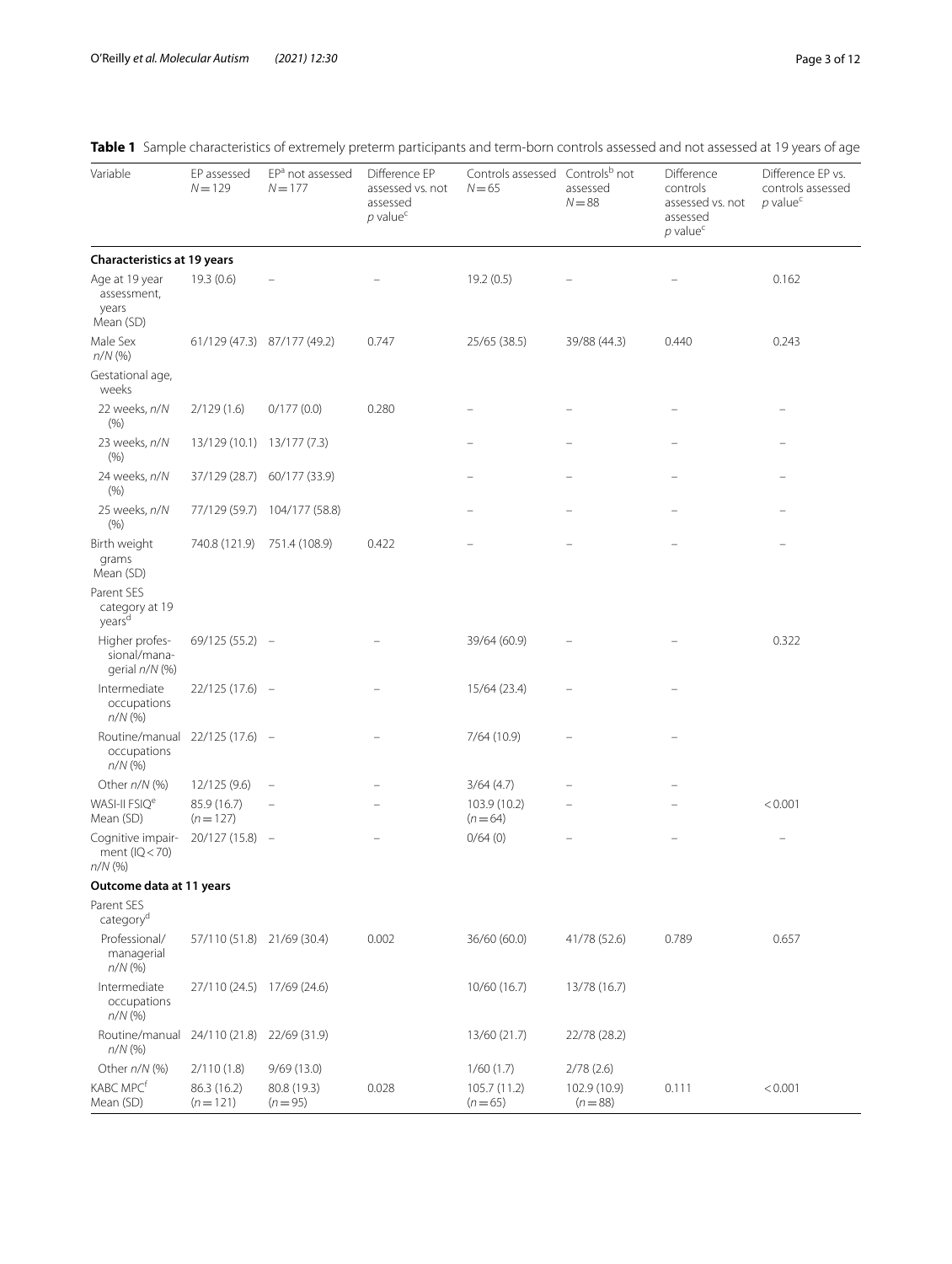#### **Table 1** (continued)

| Variable                                             | EP assessed<br>$N = 129$ | EP <sup>a</sup> not assessed<br>$N = 177$ | Difference EP<br>assessed vs. not<br>assessed<br>$p$ value <sup>c</sup> | Controls assessed<br>$N = 65$ | Controls <sup>b</sup> not<br>assessed<br>$N = 88$ | Difference<br>controls<br>assessed vs. not<br>assessed<br>$p$ value <sup>c</sup> | Difference FP vs.<br>controls assessed<br>$p$ value <sup>c</sup> |
|------------------------------------------------------|--------------------------|-------------------------------------------|-------------------------------------------------------------------------|-------------------------------|---------------------------------------------------|----------------------------------------------------------------------------------|------------------------------------------------------------------|
| Cognitive impair-<br>ment ( $ Q $ < 70)<br>$n/N$ (%) | 10/121(8.3)              | 19/95 (20.0)                              | 0.012                                                                   | 0/65(0.0)                     | 0/88(0.0)                                         | $\overline{\phantom{0}}$                                                         | 0.017                                                            |
| DAWBA Autism<br>Diagnosis <sup>9</sup><br>$n/N$ (%)  | 10/116 (8.6)             | 6/84(7.1)                                 | 0.704                                                                   | 0/62(0.0)                     | 0/81(0.0)                                         |                                                                                  | 0.017                                                            |
| SCO total score <sup>n</sup><br>Mean (SD)            | 8.0(7.8)<br>$(n = 109)$  | 7.1(6.6)<br>$(n=73)$                      | 0.414                                                                   | 2.5(2.5)<br>$(n = 58)$        | 3.6(3.9)<br>$(n=79)$                              | 0.061                                                                            | < 0.001                                                          |

<sup>a</sup> Denominator: *N*=306 survivors at 19 years

<sup>b</sup> Denominator: *N*=153 controls assessed at 11 years

<sup>c</sup> Two-sided p values were calculated using *x* [\[2](#page-9-1)] test for categorical variables and t test for continuous variables

<sup>d</sup> SES Socio-economic category classified using UK Office for National Statistics Socio-Economic Classification System: (1) high: higher managerial, administrative and professional occupation; (2) medium: intermediate occupation; (3) low: routine and manual occupation; and (4) other. For participants with missing SES data at 19 years, data collected at 11 years of age were used to minimise data loss

 $\text{e}\,$  WASI-II FSIQ indicates Full-Scale IQ from the Wechsler Abbreviated Intelligence Scale, 2nd Edition. <sup>f</sup>KABC MPC indicates Kaufman-Assessment Battery for Children, Mental Processing Composite

<sup>g</sup> DAWBA indicates the Development and Well-Being Assessment

h SCO indicates Social Communication Questionnaire

parent or guardian. SES was based on parent occupation [[30\]](#page-10-24) and classified as (1) higher managerial, administrative and professional occupation; (2) intermediate occupation; (3) routine and manual occupation; (4) never worked/long-term unemployed (>1 year), student or unclassifiable due to missing info. The South Central-Hampshire A Research Ethics Committee granted ethical approval for the study (Reference: 13/SC/0514). Although designed as an experimenter blind study, group allocation was inadvertently disclosed during the course of the assessment for the majority of participants.

#### **Assessment measures at 19 years of age**

Participants completed two questionnaires investigating autistic traits: the Broader Autism Phenotype Question-naire (BAPQ) [\[16](#page-10-10)] and the Empathy Quotient (EQ) [\[22](#page-10-16)]. The BAPQ was designed to measure the milder subclinical personality and language characteristics associated with autism spectrum disorder seen in the non-autistic relatives of individuals with autism [\[16](#page-10-10)]. It produces three subscale scores; aloof personality, rigid personality and pragmatic language, as well as a total score. All scales range from 1 to 6, with higher scores indicating greater autistic traits. Cut-of scores were derived from Sasson et al. [[31](#page-10-25)]; males with a total score  $\geq$  3.55 and females with a total score≥3.17 were considered to present with subclinical autistic traits (BAP).

The Empathy Quotient (EQ) questionnaire was used to measure empathy. Scores range from 0 to 80 with higher scores indicating greater empathy. Previous research has shown that adults with autism have lower EQ scores compared to control adults, and scores are negatively correlated with autism symptoms [\[22\]](#page-10-16). A cut-off score of  $\leq 30$  was applied in this study to define deficits in empathy seen in 81% of the autism sample investigated [\[22\]](#page-10-16). In addition, a clinical interview was carried out as part of the 19-year follow-up assessment; participants and/or their guardian were asked by the examiner if they had ever received a diagnosis of autism or any neurodevelopmental or psychiatric disorder.

The Frankfurt Test and Training of Facial Affect Recognition 2nd Edition (FEFA-2) [[32](#page-10-26)] is a computer based assessment tool of emotion recognition abilities. This emotion recognition task was administered on a laptop computer. A total emotion recognition score and a recognition score for each individual emotion (happy, sad, angry, surprised, disgusted, fearful and neutral) were automatically generated by the programme. Scores range from 0–1, with higher scores indicating greater emotion recognition abilities. Emotion recognition impairment was defned as a total score > 2 standard deviations (SD) below the mean of term-born controls.

General cognitive functioning (IQ) was assessed using the Wechsler Abbreviated Scale of Intelligence 2nd Edition (WASI-II) [[33\]](#page-10-27), which estimates a Full Scale IQ score (FSIQ) with a mean of 100 and SD of 15.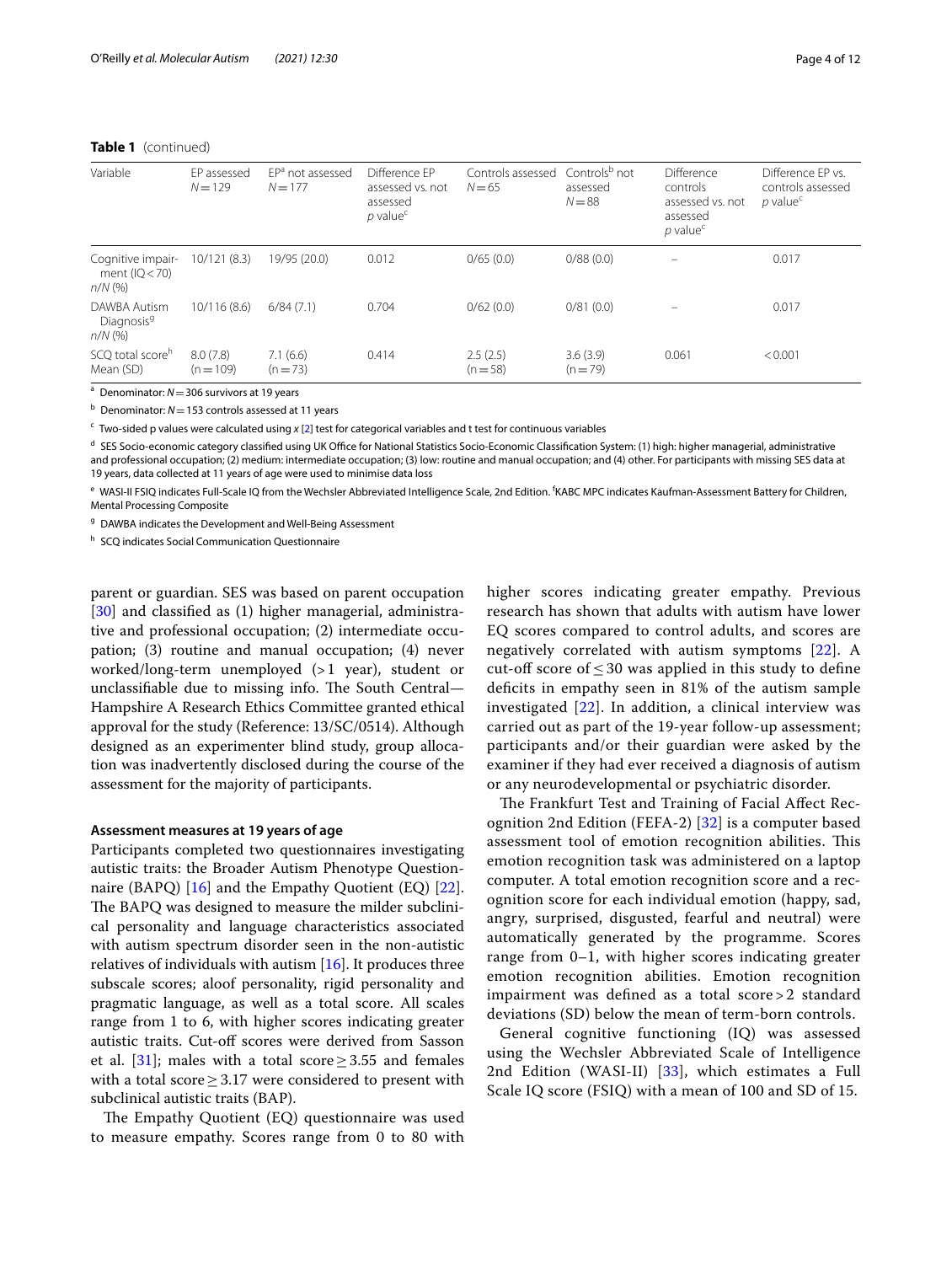#### **Assessment measures at 11 years of age**

Parents completed the Social Communication Questionnaires (SCQ) [[34\]](#page-10-28) at the 11-year follow-up, a screening questionnaire for autism. Total scores range from 0 to 39, with higher scores indicating greater symptoms. A cutof of≥15 is used for identifying signifcant symptoms of autism. The parents also completed the Development and Well-Being Assessment (DAWBA) [[35\]](#page-10-29), a semi-structured diagnostic interview from which participants were assigned a diagnosis of autism.

#### **Statistical analyses**

Stata 15.1 [[36\]](#page-10-30) was used for statistical analysis. Mean scores and SDs were calculated for each of the above measures for EP participants and term-born controls. Efect sizes were calculated using Cohen's *d* with a large effect size classified as  $\geq$  0.8. Unadjusted and adjusted mean diferences between groups and their 95% confdence intervals (CI) were estimated using linear regression models. Lower cognitive functioning and a higher rate of intellectual disability are frequently reported in studies of outcomes following preterm birth [[37](#page-10-31)[–39](#page-10-32)]. Given this consistent fnding, adjusted analyses are presented with and without IQ as a covariate to explore the impact of IQ on the outcomes investigated. Odds ratios (ORs) for rates of impairment across all measures for EP participants compared to term-born controls were estimated using binary logistic regression models. The relationships between IQ scores and BAPQ scores were explored using correlation analyses. The relationships between EQ, BAPQ and FEFA-2 scores after adjusting for IQ were analysed using partial correlation analyses. Bonferroni correction was used to adjust for multiple comparisons. McNemar Chi-square test was used to examine any diference in the proportion of EP participants with a diagnosis of autism between the 11-year and the 19-year follow-ups.

Sample size was calculated in G\*Power [[40\]](#page-10-33) in order to investigate the diference in mean BAPQ scores between EP and control participants. A minimum of 34 participants per group was required, with a power of 90%, a signifcance level of 5% and a large efect size of 0.8, based on the SCQ group means and SDs from the 11-year follow-up [[1\]](#page-9-0). A post hoc power analysis was also carried out, and a power of 99.9% was reported.

Multiple imputation was applied for the main outcome variable, the BAPQ, to adjust for missing data and selective attrition in the EP group. Missing data were imputed by chained equations using the STATA "MI" procedure. Imputation model variables included both those potentially predicting non-response and/or outcomes in EP populations (sex, birth weight, gestational age in decimal weeks, ethnicity, SES at 11 years and 19 years, neurodevelopmental disability at 11 years and 19 years, IQ scores at 11 years and 19 years, mean SCQ total score at 11 years and BAPQ scores at 19 years). Imputation models were based on the missing at random assumption and twenty imputed datasets. We imputed missing values for EP participants who were assessed at 11 years  $(N=219)$ .

#### **Results**

#### **Loss to follow‑up**

Sample characteristics and loss to follow-up analyses are provided in Table [1.](#page-2-0) There were no significant differences between EP and control participants at 19 years in age, sex or SES ( $p > 0.05$ , Table [1\)](#page-2-0). EP participants had significantly lower IQ scores at both 11 and 19 years compared to controls. EP participants assessed at 19 years had signifcantly higher IQ scores and higher parent SES compared to EP participants not assessed; however, there was no diference between EP young adults assessed and not assessed in the number diagnosed with autism or in mean SCQ total score at 11 years.

#### **Autistic traits in early adulthood**

At the 19-year follow-up, EP participants had signifcantly higher mean BAPQ total score and BAPQ subscale scores than term-born controls, with medium to large efect sizes (Table [2\)](#page-5-0), indicating greater autistic traits. This difference remained significant after adjustment for age, sex, SES and IQ, but not after Bonferroni correction for multiple comparisons. Multiple imputation was performed as a sensitivity analysis to account for missing BAPQ data for EP participants, see supplemental data Additional fle [1](#page-9-4): Table S4. 31.2% of EP participants and 8.5% of term-born controls exceeded the BAPQ total score cut-off (adjusted OR 4.87; 95% CI 1.67, 14.15; significant after Bonferroni correction). The percentage of term-born controls that were classifed as presenting with BAP characteristics (8.5%) is comparable to the rate found in a community based sample of adults reported by Sasson and colleagues [[29](#page-10-22)]. Based on clinical interview at 19 years, 9.8% (12/123) of EP participants reported ever having a diagnosis of autism compared to 1.6% (1/64) of controls.

#### **Empathy & emotion recognition outcomes**

EP participants scored signifcantly lower than controls on the EQ and the FEFA-2 total score, indicating greater difficulty in empathy and emotion recognition. These results remained significant after adjustment for sex, age and SES, but not when IQ was added as a covariate (Table [2](#page-5-0); see Additional fle [2:](#page-9-5) Table S5 for FEFA-2 recognition scores across individual emotions). EQ score was negatively correlated with BAPQ total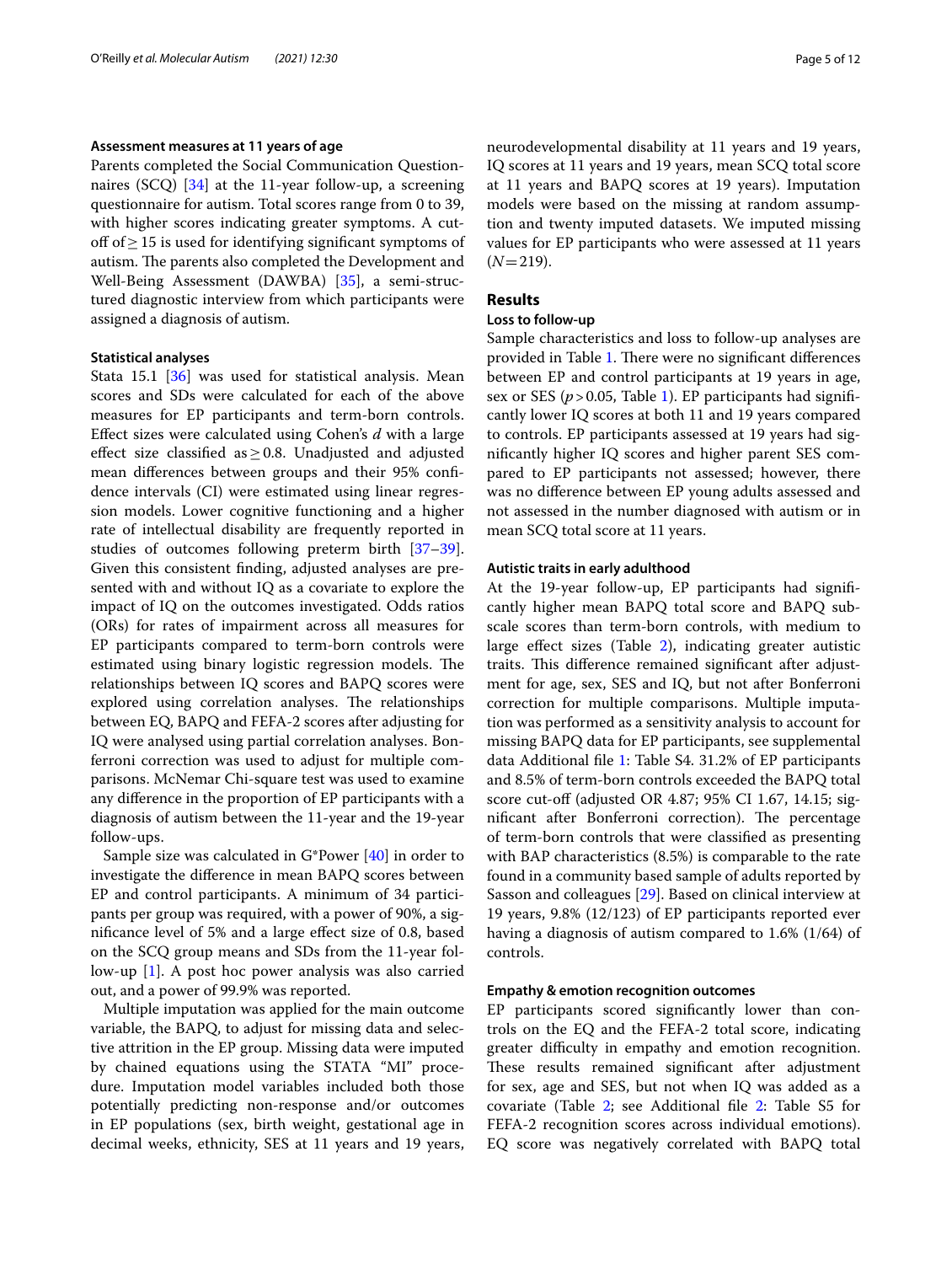|                                   | Extremely preterm                                                                      |                                                                                |                                                                                                                                                                                                          | Term controls                   |                               |                               | EP vs controls                   |                  |                                  |                  |                                  |       | Effect size              |
|-----------------------------------|----------------------------------------------------------------------------------------|--------------------------------------------------------------------------------|----------------------------------------------------------------------------------------------------------------------------------------------------------------------------------------------------------|---------------------------------|-------------------------------|-------------------------------|----------------------------------|------------------|----------------------------------|------------------|----------------------------------|-------|--------------------------|
|                                   | Male                                                                                   | Female                                                                         | ₹                                                                                                                                                                                                        | Male                            | Female                        | ₹                             | Unadjusted                       |                  | Adjusted for sex, age<br>& SES   |                  | Adjusted for sex, age,<br>IQ&SES |       | measured by<br>Cohen's d |
|                                   | Mean ± SD                                                                              | Mean ± SD                                                                      | Mean ±SD                                                                                                                                                                                                 | Mean ± SD                       | Mean ± SD                     | Mean ± SD                     | difference<br>$(95%$ CI)<br>Mean | σ                | difference<br>$(95%$ Cl)<br>Mean | σ                | difference<br>$(95%$ Cl)<br>Mean | σ     |                          |
| BAPOª                             |                                                                                        |                                                                                |                                                                                                                                                                                                          |                                 |                               |                               |                                  |                  |                                  |                  |                                  |       |                          |
| Mean Aloof                        | $2.84 \pm 0.86$<br>$(n = 53)$                                                          | 2.91±0.85<br>$(n = 64)$                                                        | $2.88 \pm 0.85$<br>$(n = 117)$                                                                                                                                                                           | $2.44 \pm 0.78$<br>$(n = 22)$   | $2.33 \pm 0.79$<br>$(n = 39)$ | $2.37 \pm 0.78$<br>$(n = 61)$ | (0.25, 0.77)<br>0.51             | $-0.001 +$       | (0.18, 0.68)<br>0.43             | $0.001 +$        | (0.03, 0.62)<br>0.32             | 0.033 | 0.62                     |
| Mean Rigid                        | $3.10 + 0.77$<br>$(n = 51)$                                                            | $2.90 \pm 0.78$<br>$(n = 62)$                                                  | 2.99±0.78<br>$(n = 113)$                                                                                                                                                                                 | $2.33 \pm 0.59$<br>(n = 23)     | $2.47 \pm 0.58$<br>(n = 38)   | $2.42 \pm 0.58$<br>(n = 61)   | $0.59$<br>$(0.33, 0.85)$         | $10000 +$        | $0.54$<br>(0.28, 0.80)           | $10000 +$        | (0.05, 0.65)<br>0.35             | 0.024 | 0.72                     |
| Mean Prag-<br>matic               | $3.28 \pm 0.86$<br>(n = 50)                                                            | $3.30 \pm 0.84$<br>(n = 63)                                                    | $3.29 \pm 0.85$<br>$(n = 113)$                                                                                                                                                                           | $2.82 \pm 0.89$<br>(n = 22)     | $2.63 \pm 0.71$<br>(n = 39)   | $2.70 \pm 0.77$<br>(n = 61)   | $0.57$<br>$(0.35, 0.80)$         | $10000 +$        | $0.49$<br>$(0.27, 0.71)$         | $10000 +$        | $0.26$<br>(0.01, 0.51)           | 0.038 | 0.80                     |
| Mean total<br>score<br>å          | $3.07 \pm 0.74$<br>$(n = 48)$                                                          | $3.03 + 0.70$<br>$(n = 61)$                                                    | $3.05 \pm 0.72$<br>$(n = 109)$                                                                                                                                                                           | $2.50 \pm 0.63$<br>$(n = 21)$   | $2.49 \pm 0.63$<br>$(n = 38)$ | 2.49±0.62<br>$(n = 59)$       | (0.34, 0.77)<br>0.55             | $10000 - 7000 +$ | (0.26, 0.68)<br>0.47             | $10000 - 7000 +$ | (0.03, 0.53)<br>0.28             | 0.026 | 0.81                     |
| Mean total<br>score               | $(n = 43)$                                                                             | $35.88 \pm 11.48$ 40.61 $\pm$ 13.98 38.62 $\pm$ 13.13<br>$(n = 59)$            | $(n = 102)$                                                                                                                                                                                              | $40.45 \pm 13.21$<br>$(n = 22)$ | 47.89±10.65<br>$(n = 38)$     | 45.17±12.10<br>$(n = 60)$     | $(-10.65, -2.45)$<br>$-6.55$     | $0.002^{+}$      | $(-9.50, -1.60)$<br>$-5.55$      | $0.006+$         | $(-5.46, 3.39)$<br>$-1.03$       | 0.645 | 0.51                     |
| Total score<br>FEFA2 <sup>c</sup> |                                                                                        | $0.72 \pm 0.10$ $0.76 \pm 0.10$ $0.74 \pm 0.11$<br>(n = 56) (n = 67) (n = 123) |                                                                                                                                                                                                          | $0.78 \pm 0.06$<br>(n = 24)     | $0.84 \pm 0.06$<br>(n = 39)   | $0.82 \pm 0.07$<br>(n = 63)   | $-0.08$<br>$(-0.10, -0.05)$      | $10000 +$        | $(-0.10, -0.04)$<br>$-0.07$      | $10000 - 7000$   | $(-0.04, 0.02)$<br>$-0.01$       | 0.490 | 0.80                     |
|                                   | BAPQ indicates Broader Autism Phenotype Questionnaire<br>EQ indicates Empathy Quotient |                                                                                |                                                                                                                                                                                                          |                                 |                               |                               |                                  |                  |                                  |                  |                                  |       |                          |
|                                   |                                                                                        |                                                                                | $*_\rho$ <0.05; $^+$ Significant after Bonferroni correction ( $\rho$ <0.013 BAPQ; $\rho$ <0.006 FEFA; no correction for EQ)<br>FEFA2 indicates Frankfurt Test and Training of Facial Affect Recognition |                                 |                               |                               |                                  |                  |                                  |                  |                                  |       |                          |

<span id="page-5-0"></span>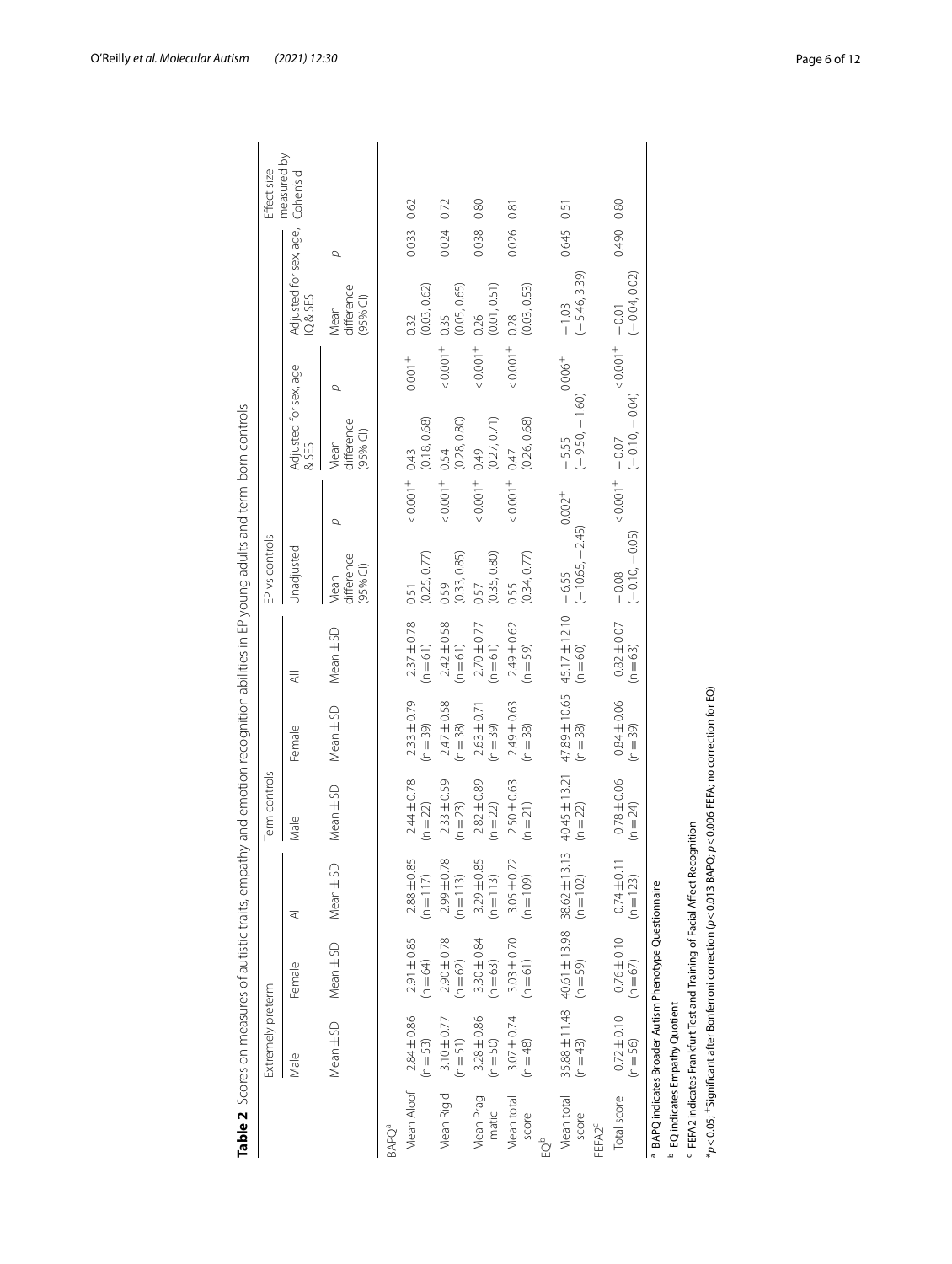score for both groups (EP *r*=−0.688, *p*<0.001; Term *r*=−0.511, *p*<0.001) and positively correlated with FEFA-2 total score for EP participants only (EP *r*=0.331, *p*<0.001; Term *r*=0.006, *p*=0.965). BAPQ total score was negatively correlated with FEFA-2 total score for EP participants only (EP *r*=−0.261, *p*=0.006; Term *r* = −0.044, *p* = 0.744). However, when the above analyses were repeated with partial correlations adjusting for IQ, only the correlation between EQ and BAPQ scores remained signifcant for both groups (see Additional fle [3:](#page-9-6) Table S6). EP participants had signifcantly higher risk of empathy deficits (EQ score  $\leq$  30) and impairment in overall emotion recognition compared with controls (Table [3](#page-7-0)).

#### **Autism symptomology from childhood to adulthood**

There was a significant correlation between SCQ total score at 11 years and BAPQ total score at 19 years for EP participants only (EP *N*=91, *r*=0.484, *p*<0.001; Term  $N=53$ ,  $r=0.241$ ,  $p<0.082$ ), indicating a moderate association between autism symptom scores in childhood and autistic traits in early adulthood. Of 110 EP participants with diagnostic data at both 11 and 19 years, 8.2% had a diagnosis of autism at 11 years compared to 10.9% at 19 years (McNemar Chi-square test:  $x^2 = 0.317$ , *p*=0.508). No term-born controls received a diagnosis of autism at 11 years.

There was a significant negative correlation between FSIQ score on the WASI-II and BAPQ total score among EP participants, with increasing autistic traits associated with decreasing IQ (*r* = −0.263, *p* = 0.006). Defining cognitive impairment as a FSIQ score less than 70, we found no signifcant diference in the odds of an autism diagnosis between EP participants with and without cognitive impairment (OR 1.19 (95% CI 0.24, 5.93), *p*=0.834). Excluding all participants with a cognitive impairment, the odds of an autism diagnosis were not signifcantly greater in EP participants than controls; however, the confdence interval here is very wide due to the small sample size so this result should be interpreted with caution (OR 6.63 (95% CI 0.83, 53.09), *p*=0.075).

#### **Discussion**

The results from this longitudinal prospective population-based study found that EP young adults present with significantly greater autistic traits compared to term-born controls. This increase in traits was seen across all BAPQ subscales—aloof personality, rigid personality and pragmatic language, which are proposed to parallel the core deficits of social communication and interaction, and restrictive and repetitive behaviours and interests that define autism spectrum disorder [\[16\]](#page-10-10). This finding of greater autistic traits in our EP born young adults is in keeping with a previous study of adults born very preterm/very low birth weight which also used the BAPQ measure [[17](#page-10-11)]. Furthermore, BAPQ total scores at 19 years were positively correlated with SCQ total scores at 11 years in our EP participants, indicating a moderate association between parent-reported autism symptom scores in childhood and self-reported autistic traits in early adulthood in this population. There was no correlation between these scores in term-born controls, which may suggest that the presentation of these autistic traits is more variable in the general population. Alternatively, this may be due to differences in self versus informant reports or simply due to the use of two different measures.

Eight per cent of EP participants were classifed as meeting the diagnostic criteria for autism at 11 years [\[1](#page-9-0)]. In addition, EP children scored signifcantly higher on the SCQ compared to their term-born peers, indicating greater symptoms of autism, with 16% reported to have a positive screen for autism on this measure [\[1](#page-9-0)]. Based on these fndings, Johnson and colleagues [[1\]](#page-9-0) proposed that a larger proportion of EP children present with social and communication difculties than meet the diagnostic criteria for autism. The current study supports this proposal: 31% of the EP young adults scored above the BAPQ cutoff compared to 10% who self-reported a diagnosis of autism. Previous studies have also reported higher autism screening scores in preterm groups in comparison with term-born controls  $[12-15]$  $[12-15]$ . The American Academy of Pediatrics [[41\]](#page-10-34) recommends routine screening for autism in all children at 18 and 24 months. However, as screening in EP born children at 2 years of age can result in a high false-positive rate due to comorbid motor disorders or sensory impairments  $[42, 43]$  $[42, 43]$  $[42, 43]$  $[42, 43]$  $[42, 43]$ , these differential diagnoses should be considered and investigated [\[44](#page-10-37)]. Additional screening at key points throughout childhood may help to identify EP children who might be missed on early screening [[45\]](#page-10-38), particularly those with intellectual disability or in older children and adolescents who may have been able to mask their early difficulties  $[44]$  $[44]$ . Children identifed at risk on screening should be followed up with formal diagnostic assessment. Screening for autistic like traits in EP born children will help to identify those with clinical and subthreshold difficulties who could beneft from intervention in social skills training, which are noted to be efective in autistic populations [[46](#page-10-39), [47](#page-10-40)]. Furthermore, a screening tool such as the BAPQ, designed to detect milder autistic traits, may be more sensitive at identifying EP born children and adolescents with subthreshold difficulties, in comparison with an autism specifc questionnaire measure designed to detect symptoms in the diagnostic range. Despite the high level of autistic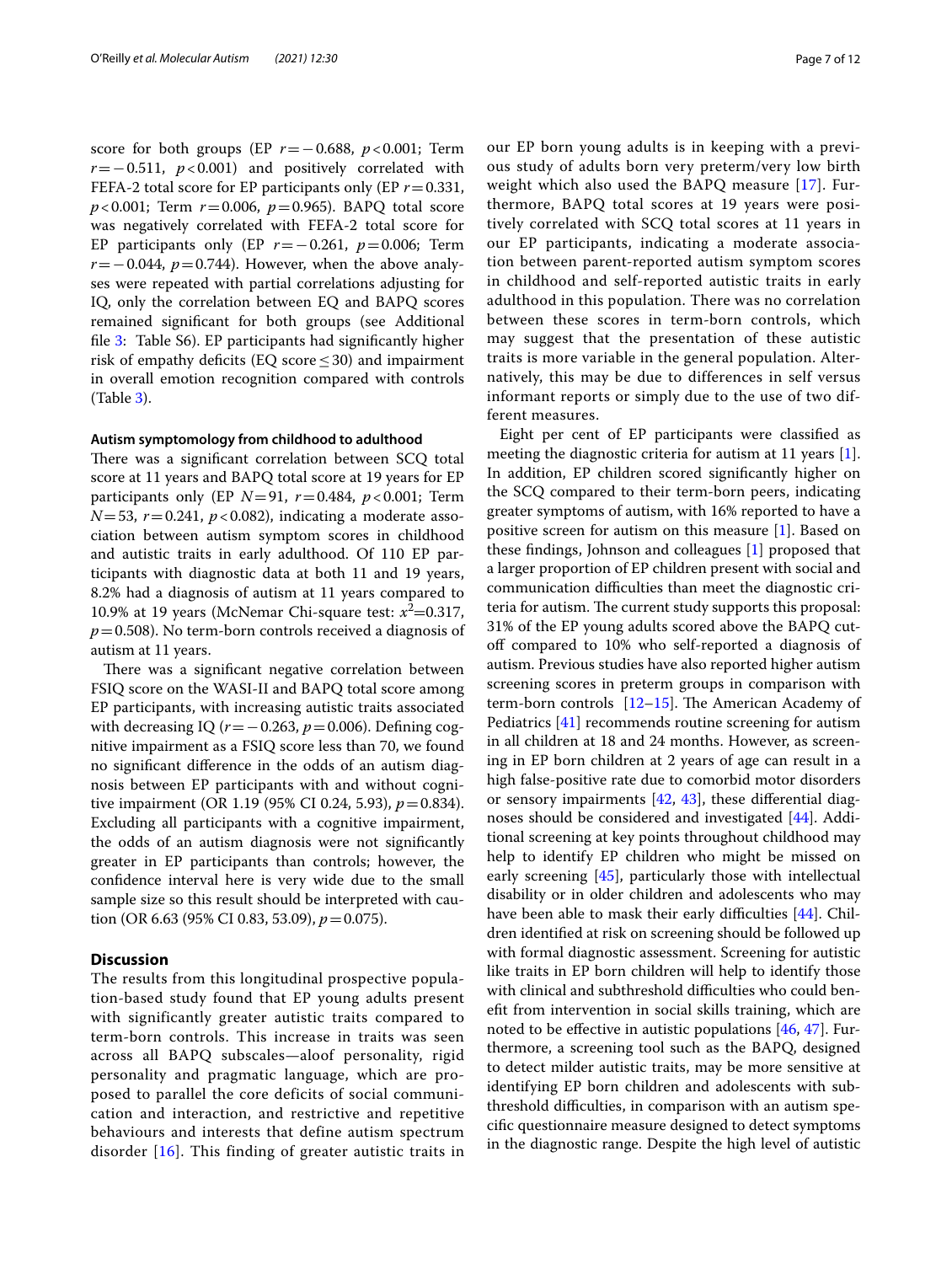|                               | Extremely preterm | Term-born controls | EP vs controls<br>Unadjusted |                | EP vs controls<br>Adjusted for age, sex & SES |             |
|-------------------------------|-------------------|--------------------|------------------------------|----------------|-----------------------------------------------|-------------|
|                               | % (n/N)           | % (n/N)            | OR (95% CI)                  | $\overline{p}$ | OR (95% CI)                                   | р           |
| Empathy Quotient <sup>a</sup> |                   |                    |                              |                |                                               |             |
| Total score                   |                   |                    |                              |                |                                               |             |
| High empathy                  | 69.6% (71/102)    | 90.0% (54/60)      |                              |                |                                               |             |
| Low empathy                   | 30.4% (31/102)    | 10.0% (6/60)       | 3.93 (1.53, 10.09)           | $0.004+$       | 3.48 (1.32, 9.18)                             | $0.012^{+}$ |
| BAPO <sup>b</sup>             |                   |                    |                              |                |                                               |             |
| Mean aloof                    |                   |                    |                              |                |                                               |             |
| Present                       | 19.7% (23/117)    | 4.9% (3/61)        | 4.73 (1.36, 16.46)           | 0.015          | 4.72 (1.26, 17.62)                            | 0.021       |
| Mean rigid                    |                   |                    |                              |                |                                               |             |
| Present                       | 27.4% (31/113)    | 11.5% (7/61)       | 2.92 (1.20, 7.10)            | 0.018          | 2.53 (1.01, 6.34)                             | 0.047       |
| Mean pragmatic                |                   |                    |                              |                |                                               |             |
| Present                       | 39.8% (45/113)    | 13.1% (8/61)       | 4.38 (1.91, 10.09)           | $0.001 +$      | 4.49 (1.81, 11.12)                            | $0.001+$    |
| Mean total score              |                   |                    |                              |                |                                               |             |
| Present                       | 31.2% (34/109)    | 8.5% (5/59)        | 4.90 (1.80, 13.33)           | $0.002 +$      | 4.87 (1.67, 14.15)                            | $0.004+$    |
| FEFA2 <sup>c</sup>            |                   |                    |                              |                |                                               |             |
| Total                         |                   |                    |                              |                |                                               |             |
| High recognition              | 69.9% (86/123)    | 95.2% (60/63)      |                              |                |                                               |             |
| Low recognition               | 30.1% (37/123)    | 4.8% (3/63)        | 8.60 (2.54, 29.20)           | $0.001 +$      | 8.26 (2.39, 28.47)                            | $0.001+$    |
| Happy                         |                   |                    |                              |                |                                               |             |
| High recognition              | 94.3% (116/123)   | 96.8% (61/63)      |                              |                |                                               |             |
| Low recognition               | 5.7% (7/123)      | 3.2% (2/63)        | 1.84(0.37, 9.13)             | 0.455          | 2.19 (0.42, 11.45)                            | 0.354       |
| Sad                           |                   |                    |                              |                |                                               |             |
| High recognition              | 88.6% (109/123)   | 96.8% (61/63)      |                              |                |                                               |             |
| High recognition              | 11.4% (14/123)    | 3.2% (2/63)        | 3.92 (0.86, 17.81)           | 0.077          | 3.77 (0.80, 17.76)                            | 0.093       |
| Fear                          |                   |                    |                              |                |                                               |             |
| High recognition              | 90.2% (111/123)   | 98.4% (62/63)      |                              |                |                                               |             |
| Low recognition               | 9.8% (12/123)     | $1.6\%$ (1/63)     | 6.70 (0.85, 52.78)           | 0.071          | 6.80 (0.85, 54.38)                            | 0.071       |
| Angry                         |                   |                    |                              |                |                                               |             |
| High recognition              | 79.7% (98/123)    | 96.8% (61/63)      |                              |                |                                               |             |
| Low recognition               | 20.3% (25/123)    | 3.2% (2/63)        | 7.78 (1.78, 34.02)           | 0.006          | 6.67 (1.50, 29.64)                            | 0.013       |
| Surprised                     |                   |                    |                              |                |                                               |             |
| High recognition              | 91.1% (112/123)   | 93.7% (59/63)      |                              |                |                                               |             |
| Low recognition               | 8.9% (11/123)     | 6.3% (4/63)        | 1.45 (0.44, 4.75)            | 0.541          | 1.47 (0.43, 4.98)                             | 0.540       |
| Disgusted                     |                   |                    |                              |                |                                               |             |
| High recognition              | 76.4% (94/123)    | 96.8% (61/63)      |                              |                |                                               |             |
| Low recognition               | 23.6% (29/123)    | $3.2\% (2/63)$     | 9.41 (2.17, 40.87)           | $0.003+$       | 10.52 (2.35, 47.05)                           | $0.002+$    |
| Neutral                       |                   |                    |                              |                |                                               |             |
| High recognition              | 89.4% (110/123)   | 93.7% (59/63)      |                              |                |                                               |             |
| Low recognition               | 10.6% (13/123)    | $6.3\%$ (4/63)     | 1.74 (0.54, 5.59)            | 0.350          | 1.62 (0.48, 5.42)                             | 0.437       |

<span id="page-7-0"></span>**Table 3** Rates of impairment on measures of autistic traits, empathy and emotion recognition in EP young adults & term-born controls

<sup>a</sup> Empathy Quotient: (1) high empathy: total score > 30 (reference group); (2) low empathy (total score ≤ 30)

b BAPQ cut-off scores from self-reports of Sasson et al. [[\[31](#page-10-25)]], reference group for each scale: not present

<sup>c</sup> Frankfurt Test and Training of Facial Afect Recognition 2nd Edition: (1) high recognition (reference group):≥-2SD of controls; (2) low recognition:<−2SD of controls <sup>+</sup> Signifcant after Bonferroni correction (*p*<0.013 BAPQ; *p*<0.006 FEFA; no correction for EQ)

traits reported in this EP population, it is important to note that the majority of these EP participants, just less than 70%, did not present with elevated autistic traits.

EP young adults had signifcantly higher scores across the BAPQ subscales in comparison with their peers. This suggests that EP participants present with symptoms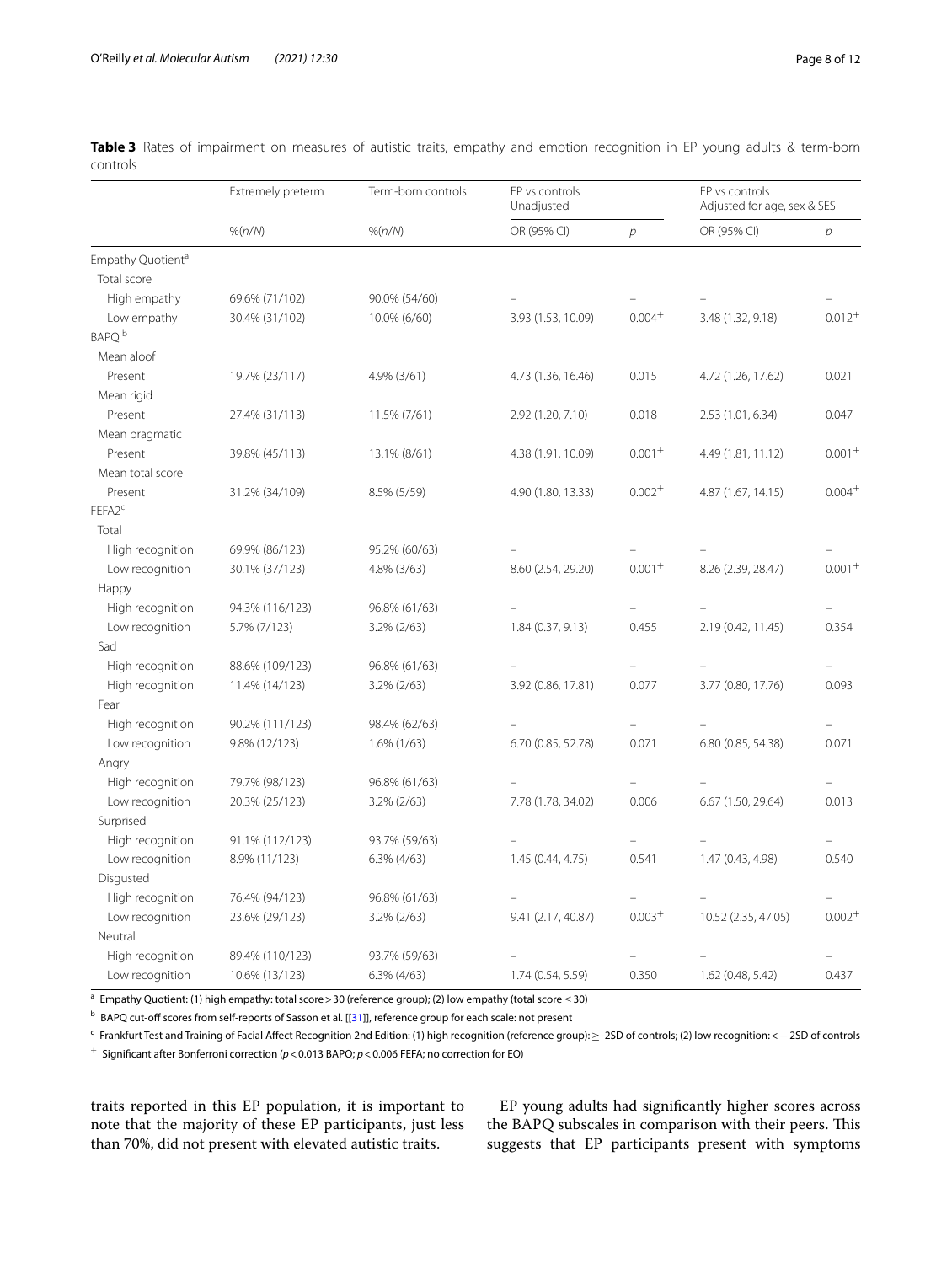across the autism phenotype rather than difficulties in specifc areas of functioning. At the 11-year follow-up, EP children had increased symptoms in social interaction and communication but not in repetitive behaviours compared to term-born controls after adjustment for IQ  $[1]$  $[1]$ . The variation in symptom presentation over time may be due to the use of diferent data sources and measures at each follow-up; for example, the SCQ at 11 years was based on parent report compared to the BAPQ at 19 years based on self-report. The SCQ was developed based on the ADI-R interview and examines autism symptomology in line with ICD-10 and DSM-IV diagnostic criteria  $[48]$  $[48]$ , thus is a more conservative measure than the BAPQ. Given the BAPQ investigates milder symptoms associated with autism, it may be more sensitive to detect subthreshold repetitive behaviours and restricted interests.

After adjustment for IQ, the correlation between the EQ and BAPQ total scores remained signifcant for both EP and control participants. This suggests these two questionnaires measure overlapping abilities. The EQ has also been shown to negatively correlate with the Autism Quotient, a measure of autistic traits in adults  $[22]$  $[22]$  $[22]$ . The authors suggest that the social domains measured on the Autism Quotient require empathy skills, which explain this relationship. This also suggests how the BAPQ and EQ are connected. The correlation between FEFA-2 total score and total scores on the EQ and BAPQ was mediated by IQ for EP participants.

In the current study, comorbid cognitive impairment was not associated with an increased risk for an autism diagnosis in our EP participants. However at the 11-year follow-up, cognitive impairment at 6 years was a signifcant predictor of a diagnosis and 69% of EP participants who met the diagnostic criteria for autism had a cognitive impairment  $[1]$  $[1]$ . The reason for this discrepancy in fndings may be due to the small increase in participants with an autism diagnosis at 19 years; these new cases all had IQ scores above 70, increasing the proportion of participants that fell in the non-impaired range. As outlined in the diagnostic classifcation of autism [[15\]](#page-10-9), symptoms may only clinically manifest when the social demands exceed the capacities of the individual; the higher cognitive capabilities of these participants may have helped them to mask their social difficulties in childhood and only presented later when social demands became more complex over adolescence. Additionally, at 11 years, cognitive impairment was defned using term-born controls as the reference, with scores more than 2 SD below the mean of controls. This analytic strategy was used to account for the Flynn efect associated with using outdated test norms [[49](#page-11-1)]. However, for the 19-year followup a contemporary cognitive test was administered (WASI-II) and the traditional clinical cut-of of an IQ score less than 70 was used to defne cognitive impairment. This deviation in the cognitive impairment categorisation may account for the variation in fndings. Our current fndings are in keeping with a recent cohort study of EP born children assessed at 10 years of age, which reported that decreasing gestational age was associated with an increased risk of autism regardless of intellectual ability [\[50](#page-11-2)].

Risk factors associated with increased autistic traits or a self-reported diagnosis of autism in our EP young adults were not explored in the current study, as this was previously investigated at the 11-year follow-up, in which male sex, withdrawn behaviour at 2.5 years of age, and cognitive impairment and peer relationship problems at 6 years of age were signifcant predictors of an autism diagnosis at age 11 years. A recent systematic review reported male sex, being born small for gestational age, and cognitive impairment to be the most consistent risk factors for an autism diagnosis in children born preterm [[45\]](#page-10-38); however, this study was restricted to a narrative synthesis and the authors highlighted that further research is needed to identify risk factors specifc to the diferent preterm gestational age categories. Montagna and Nosarti [[11\]](#page-10-6) reviewed a number of studies of very preterm populations which report volume reductions in brain regions involved in social–emotional processing, such as the fusiform gyrus and amygdala, which they propose may underlie social–emotional difculties in this population. While Ure and colleagues [[51\]](#page-11-3) found cystic lesions in cortical white matter on neonatal neuroimaging was associated with a signifcantly increased odds of a diagnosis of autism in children born very preterm; however, the sample size was small in this study. Further research is needed to determine brain alterations associated with autism in EP populations.

#### **Limitations**

Over 50% of EP and control participants were lost to follow-up. A greater proportion of EP participants assessed at 19 years were from higher SES backgrounds and had signifcantly higher IQ scores at 11 years in comparison with EP participants not assessed, indicating that those lost to follow-up have likely poorer outcomes. Reassuringly however, the EP participants assessed versus not assessed had similar SCQ total scores at 11 years and the percentage with a diagnosis of autism did not difer signifcantly. Compared to the original BAPQ fndings for EP participants, the multiple imputation results for this measure found EP participants had higher mean scores on the aloof personality and rigid personality subscales as well as on the BAPQ total score, but not on pragmatic language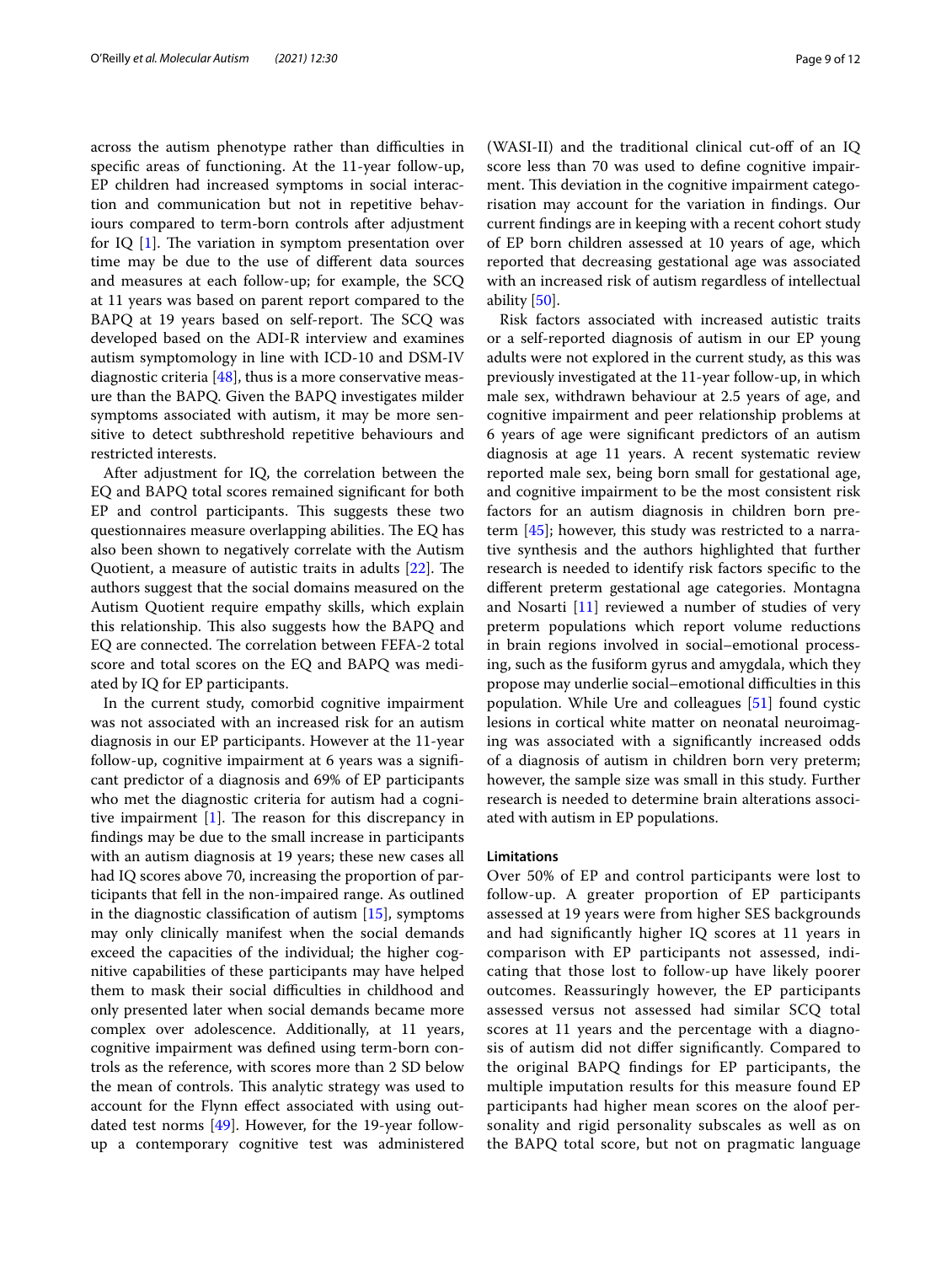subscale. However, it should be noted that the imputed mean scores were all within $\pm 1$  standard deviation of the original BAPQ total and subscale scores. Nonetheless, loss to follow-up may have led to an underestimation of the groups diferences reported.

At 19-year follow-up, the rate of autism in our EP participants and term-born controls was measured based on self-report in clinical interview rather than through the administration of a standardised diagnostic measure. Although this method may be susceptible to response bias, the prevalence of autism in our EP and control participants was comparable between the 11-year follow-up based on the standardised DAWBA parent interview and the 19-year follow-up using self-report. It is also important to highlight that the BAPQ was designed to measure milder autistic traits and does not assess diagnostic features of autism. The lack of a standardised autism diagnostic tool or questionnaire measure is a further limitation of the study.

#### **Conclusions**

EP born young adults presented with increased autistic traits in comparison with their term-born peers, with a signifcant association to autism symptoms in childhood. A larger proportion of EP survivors are afected by subclinical difficulties associated with autism than meet the diagnostic criteria, and the broader autism phenotype captures this presentation. The higher prevalence of autism in EP born children highlights the need for ongoing screening in this at risk group throughout childhood. An investigation of the efectiveness of social skills training in EP children with clinical and subclinical difficulties, and whether such training reduces concurrent and later symptom presentation, would be benefcial in planning support services for these children.

#### **Abbreviations**

Autism: Autism spectrum disorder; EP: Extremely preterm; BAP: Broader autism phenotype; BAPQ: Broader Autism Phenotype Questionnaire; EQ: Empathy Quotient; FEFA-2: Frankfurt test and training of facial afect recognition 2nd edition; SCQ: Social Communication Questionnaire; SES: Socio-economic status; SD: Standard deviation; WASI-II: Wechsler abbreviated scale of intelligence 2nd edition.

#### **Supplementary information**

The online version contains supplementary material available at [https://doi.](https://doi.org/10.1186/s13229-021-00414-0) [org/10.1186/s13229-021-00414-0](https://doi.org/10.1186/s13229-021-00414-0).

<span id="page-9-5"></span><span id="page-9-4"></span>**Additional fle 1: Table S4.** Data imputation results for BAPQ outcome variable.

<span id="page-9-6"></span>**Additional fle 2: Table S5.** FEFA-2 Emotion Recognition Scores and Between Group Diferences.

**Additional fle 3: Table S6.** Partial correlation between EQ, BAPQ & FEFA, adiusting for IO.

#### **Acknowledgements**

We thank all the EPICure participants and families, our Participant Advisory Group and members of the EPICure research team not otherwise named. Helen O'Reilly prepared this paper as part of her doctoral training in clinical psychology, sponsored by the Health Service Executive, Ireland.

#### **Authors' contributions**

HO assisted in the design of the 19-year follow-up study, collected the data, and drafted and revised the manuscript. YN conducted the statistical analyses and critically reviewed and revised the manuscript for intellectual content. SJ conceptualised and designed the study, obtained funding, and critically reviewed and revised the manuscript for intellectual content. DW conceptualised and designed the 19-year follow-up study, and critically reviewed and revised the manuscript. NM conceptualised and designed the study, obtained funding, supervised data collection, and critically reviewed and revised the manuscript. All authors approved the fnal manuscript as submitted and agree to be accountable for all aspects of the work. All authors read and approved the fnal manuscript.

#### **Funding**

This study was funded by the Medical Research Council UK (Ref MR/ J01107X/1) and sponsored by University College London. Neither the funders nor sponsors had any role in the design, execution, interpretation or content of the study. Neil Marlow receives a proportion of funding from the Department of Health's NIHR Biomedical Research Centres funding scheme at UCLH/ UCL.

#### **Availability of data and materials**

Data are available subject to the EPICure Data Sharing Policy ([www.epicu](http://www.epicure.ac.uk) [re.ac.uk\)](http://www.epicure.ac.uk) and will be available as part of the RECAP preterm Cohort Platform (<https://recap-preterm.eu>).

#### **Ethics approval and consent to participate**

The South Central—Hampshire A Research Ethics Committee granted ethical approval for the study (Reference: 13/SC/0514). All participants or their guardians provided written informed consent to participate in the study.

#### **Consent for publication**

Not applicable.

#### **Competing interests**

The authors have no fnancial relationships relevant to this article to disclose. The authors have no conficts of interest relevant to this article to disclose.

#### **Author details**

<sup>1</sup> Institute for Women's Health, University College London, Medical School Building, 74 Huntley Street, London WC1E 6AU, UK.<sup>2</sup> School of Psychology, University College Dublin, Belfeld, Dublin 4, Ireland. 3 Department of Health Sciences, University of Leicester, George Davies Centre, University Road, Leicester LE1 7RH, UK.<sup>4</sup> Department of Psychology, and Division of Mental Health and Wellbeing, Warwick Medical School, University of Warwick, Coventry CV4 7AL, UK.

Received: 25 June 2020 Accepted: 13 January 2021 Published online: 06 May 2021

#### **References**

- <span id="page-9-0"></span>1. Johnson S, Hollis C, Kochhar P, Hennessy E, Wolke D, Marlow N. Autism spectrum disorders in extremely preterm children. J Pediatr. 2010;156(4):525–531.e2. [https://doi.org/10.1016/j.jpeds.2009.10.041.](https://doi.org/10.1016/j.jpeds.2009.10.041)
- <span id="page-9-1"></span>2. Moster D, Lie RT, Markestad T. Long-term medical and social consequences of preterm birth. N Engl J Med. 2008;359(3):262–73. [https://doi.](https://doi.org/10.1056/NEJMoa0706475) [org/10.1056/NEJMoa0706475](https://doi.org/10.1056/NEJMoa0706475).
- <span id="page-9-2"></span>3. Joseph RM, O'Shea TM, Allred EN, et al. Prevalence and associated features of autism spectrum disorder in extremely low gestational age newborns at age 10 years. Autism Res. 2017;10(2):224–32. [https://doi.org/](https://doi.org/10.1002/aur.1644) [10.1002/aur.1644.](https://doi.org/10.1002/aur.1644)
- <span id="page-9-3"></span>4. Kuzniewicz MW, Wi S, Qian Y, Walsh EM, Armstrong MA, Croen LA. Prevalence and neonatal factors associated with autism spectrum disorders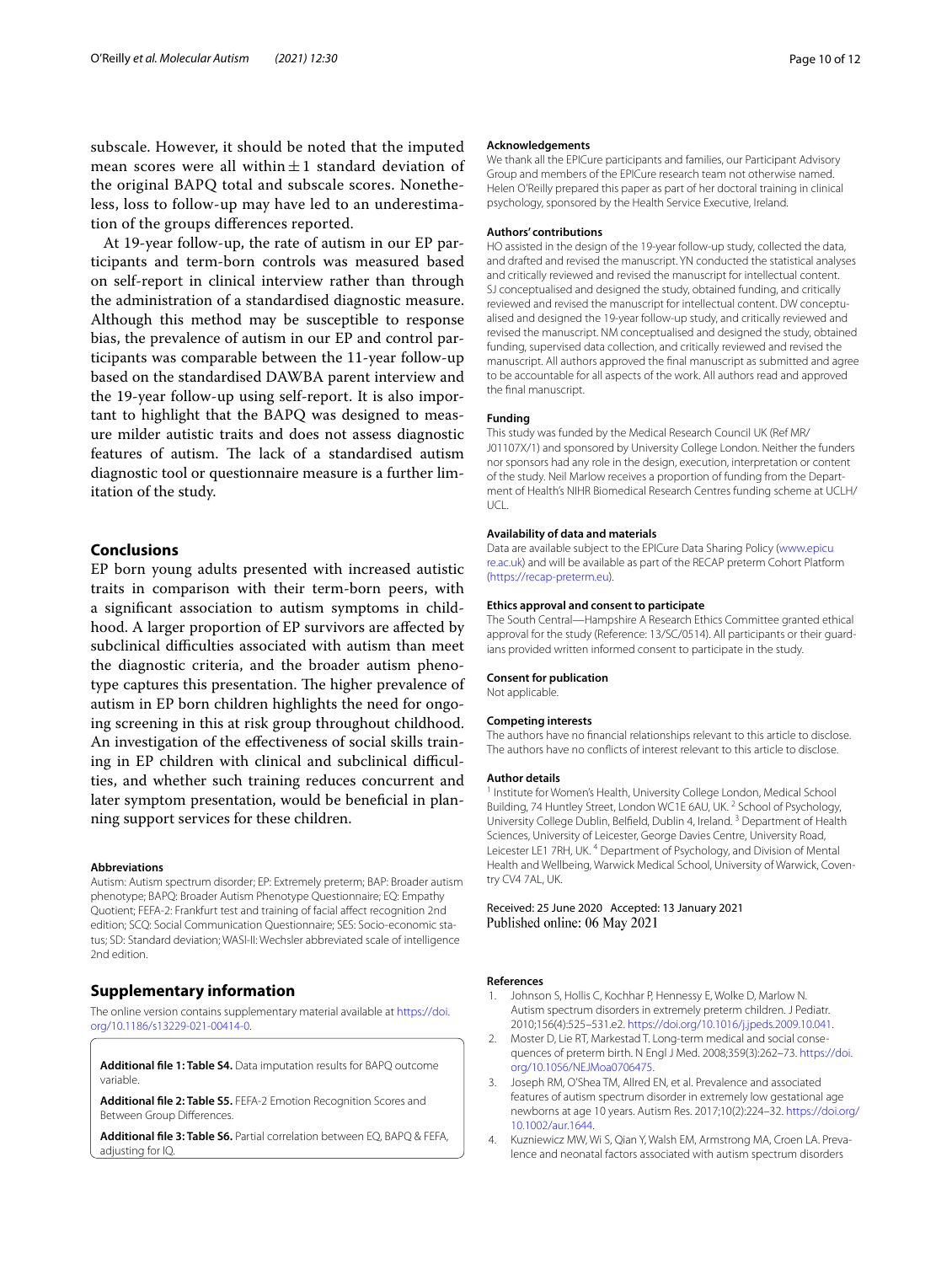in preterm infants. J Pediatr. 2014;164(1):20–5. [https://doi.org/10.1016/j.](https://doi.org/10.1016/j.jpeds.2013.09.021) ipeds.2013.09.021

- <span id="page-10-0"></span>5. Agrawal S, Rao SC, Bulsara MK, Patole SK. Prevalence of autism spectrum disorder in preterm infants: a meta-analysis. Pediatrics. 2018. [https://doi.](https://doi.org/10.1542/peds.2018-0134) [org/10.1542/peds.2018-0134.](https://doi.org/10.1542/peds.2018-0134)
- <span id="page-10-1"></span>6. Chen LW, Wang ST, Wang LW, et al. Behavioral characteristics of autism spectrum disorder in very preterm birth children. Mol Autism. 2019;10(1):1–9. [https://doi.org/10.1186/s13229-019-0282-4.](https://doi.org/10.1186/s13229-019-0282-4)
- <span id="page-10-2"></span>7. Centre for Disease Control. Data and Statistics on Autism Spectrum Disorder. Center for Disease Control and Prevention. [https://www.cdc.gov/](https://www.cdc.gov/ncbddd/autism/data.html) [ncbddd/autism/data.html](https://www.cdc.gov/ncbddd/autism/data.html). Published 2019.
- <span id="page-10-3"></span>8. Wolke D, Baumann N, Strauss V, Johnson S, Dm NM. Bullying of preterm children and emotional problems at school age: cross-culturally invariant efects. J Pediatr. 2015. <https://doi.org/10.1016/j.jpeds.2015.02.055>.
- <span id="page-10-4"></span>9. Liu Y, Mendonca M, Johnson S, et al. Testing the neurodevelopmental, trauma and developmental risk factor models of psychosis using a naturalistic experiment. Psychol Med. 2019. [https://doi.org/10.1017/S0033](https://doi.org/10.1017/S0033291719003349) [291719003349.](https://doi.org/10.1017/S0033291719003349)
- <span id="page-10-5"></span>10. Healy E, Reichenberg A, Nam KW, et al. Preterm birth and adolescent social functioning-alterations in emotion-processing brain areas. J Pediatr. 2013;163(6):1596–604. [https://doi.org/10.1016/j.jpeds.2013.08.011.](https://doi.org/10.1016/j.jpeds.2013.08.011)
- <span id="page-10-6"></span>11. Montagna A, Nosarti C. Socio-emotional development following very preterm birth: pathways to psychopathology. Front Psychol. 2016. <https://doi.org/10.3389/fpsyg.2016.00080>.
- <span id="page-10-7"></span>12. Hack M, Taylor HG, Schluchter M, Andreias L, Drotar D, Klein N. Behavioral outcomes of extremely low birth weight children at age 8 years. J Dev Behav Pediatr. 2009;30(2):122–30. [https://doi.org/10.1097/DBP.0b013](https://doi.org/10.1097/DBP.0b013e31819e6a16) [e31819e6a16.](https://doi.org/10.1097/DBP.0b013e31819e6a16)
- 13. Broring T, Oostrom KJ, van Dijk-Lokkart EM, Lafeber HN, Brugman A, Oosterlaan J. Attention defcit hyperactivity disorder and autism spectrum disorder symptoms in school-age children born very preterm. Res Dev Disabil. 2018;74:103–12.<https://doi.org/10.1016/j.ridd.2018.01.001>.
- <span id="page-10-8"></span>14. Pyhala R, Hovi P, Lahti M, et al. Very low birth weight, infant growth, and autism-spectrum traits in adulthood. Pediatrics. 2014;134(6):1075–83. [https://doi.org/10.1542/peds.2014-1097.](https://doi.org/10.1542/peds.2014-1097)
- <span id="page-10-9"></span>15. American Psychiatric Association. Diagnostic and statistical manual of mental disorders. 5th ed. Arlington: American Psychiatric Association; 2013.
- <span id="page-10-10"></span>16. Hurley RSE, Losh M, Parlier M, Reznick JS, Piven J. The Broad Autism Phenotype Questionnaire. J Autism Dev Disord. 2007;37(9):1679–90. [https://](https://doi.org/10.1007/s10803-006-0299-3) [doi.org/10.1007/s10803-006-0299-3](https://doi.org/10.1007/s10803-006-0299-3).
- <span id="page-10-11"></span>17. Eryigit-Madzwamuse S, Strauss V, Baumann N, Bartmann P, Wolke D. Personality of adults who were born very preterm. Arch Dis Child Fetal Neonatal Ed. 2015;100(6):F524–9. [https://doi.org/10.1136/archdischi](https://doi.org/10.1136/archdischild-2014-308007) [ld-2014-308007](https://doi.org/10.1136/archdischild-2014-308007).
- <span id="page-10-12"></span>18. Baron-Cohen S. The extreme male brain theory of autism. Trends Cogn Sci. 2002;6(6):248–54. [https://doi.org/10.1016/S1364-6613\(02\)01904-6.](https://doi.org/10.1016/S1364-6613(02)01904-6)
- <span id="page-10-13"></span>19. Baron-Cohen S. Mindblindness: an essay on autism and theory of mind. Cambridge: The MIT Press; 1995.
- <span id="page-10-14"></span>20. Sucksmith E, Allison C, Baron-Cohen S, Chakrabarti B, Hoekstra RA. Empathy and emotion recognition in people with autism, frst-degree relatives, and controls. Neuropsychologia. 2013;51(1):98–105. [https://doi.org/10.](https://doi.org/10.1016/j.neuropsychologia.2012.11.013) [1016/j.neuropsychologia.2012.11.013.](https://doi.org/10.1016/j.neuropsychologia.2012.11.013)
- <span id="page-10-15"></span>21. Bölte S, Poustka F. The recognition of facial afect in autistic and schizophrenic subjects and their frst-degree relatives. Psychol Med. 2003;33(5):907–15. [https://doi.org/10.1017/S0033291703007438.](https://doi.org/10.1017/S0033291703007438)
- <span id="page-10-16"></span>22. Baron-Cohen S, Wheelwright S. The empathy quotient: an investigation of adults with Asperger syndrome or high functioning autism, and normal sex diferences. J Autism Dev Disord. 2004;34(2):163–75. [https://](https://doi.org/10.1023/B:JADD.0000022607.19833.00) [doi.org/10.1023/B:JADD.0000022607.19833.00](https://doi.org/10.1023/B:JADD.0000022607.19833.00).
- <span id="page-10-17"></span>23. Losh M, Adolphs R, Poe MD, et al. Neuropsychological profle of autism and the broad autism phenotype. Arch Gen Psychiatry. 2009;66(5):518– 26. <https://doi.org/10.1001/archgenpsychiatry.2009.34>.
- <span id="page-10-18"></span>24. Campbell C, Horlin C, Reid C, et al. How do you think she feels? Vulnerability in empathy and the role of attention in school-aged children born extremely preterm. Br J Dev Psychol. 2015;33(3):312–23. [https://doi.org/](https://doi.org/10.1111/bjdp.12091) [10.1111/bjdp.12091](https://doi.org/10.1111/bjdp.12091).
- <span id="page-10-19"></span>25. Twilhaar ES, de Kieviet JF, Bergwerf CE, Finken MJJ, van Elburg RM, Oosterlaan J. Social adjustment in adolescents born very preterm: evidence for a cognitive basis of social problems. J Pediatr. 2019;213(66–73):e1. <https://doi.org/10.1016/j.jpeds.2019.06.045>.
- <span id="page-10-20"></span>26. Potharst ES, Van Wassenaer-Leemhuis AG, Houtzager BA, et al. Perinatal risk factors for neurocognitive impairments in preschool children born very preterm. Dev Med Child Neurol. 2013;55(2):178–84. [https://doi.org/](https://doi.org/10.1111/dmcn.12018) [10.1111/dmcn.12018.](https://doi.org/10.1111/dmcn.12018)
- <span id="page-10-21"></span>27. Wood NS, Marlow N, Costeloe K, Gibson AT, Wilkinson AR. Neurologic and developmental disability after extremely preterm birth. EPICure Study Group. N Engl J Med. 2000;343(6):378–84.
- <span id="page-10-23"></span>28. Johnson S, Fawke J, Hennessy E, et al. Neurodevelopmental disability through 11 years of age in children born before 26 weeks of gestation. Pediatrics. 2009;124(2):e249–57. [https://doi.org/10.1542/peds.2008-3743.](https://doi.org/10.1542/peds.2008-3743)
- <span id="page-10-22"></span>29. Marlow N, Wolke D, Bracewell MA, Samara M, Group EpicS. Neurologic and developmental disability at six years of age after extremely preterm birth. N Engl J Med. 2005;352(1):9–19.
- <span id="page-10-24"></span>30. Office for National Statistics. Standard Occupational Classification 2010 Volume 3: The National Statistics Socio-economic Classifcation: (Rebased on the SOC2010). 2010.
- <span id="page-10-25"></span>31. Sasson NJ, Lam KSL, Childress D, Parlier M, Daniels JL, Piven J. The broad autism phenotype questionnaire: prevalence and diagnostic classifcation. Autism Res. 2013;6(2):134–43. <https://doi.org/10.1002/aur.1272>.
- <span id="page-10-26"></span>32. Bolte S, Feineis-Matthews S, Leber S, Dierks T, Hubl D, Poustka F. The development and evaluation of a computer-based program to test and to teach the recognition of facial affect. Int J Circumpolar Health. 2002;61(Suppl 2):61–8. [https://doi.org/10.3402/ijch.v61i0.17503.](https://doi.org/10.3402/ijch.v61i0.17503)
- <span id="page-10-27"></span>33. Wechsler D. Wechsler Abbreviated Scale of Intelligence. 2nd ed. San Antonio: NCS Pearson; 2011.
- <span id="page-10-28"></span>34. Rutter M, Bailey A, Lord C. The Social Communication Questionnaire. Los Angeles: Western Psychological Services; 2003.
- <span id="page-10-29"></span>35. Goodman R, Ford T, Richards H, Gatward R, Meltzer H. The Development and Well-Being Assessment: description and initial validation of an integrated assessment of child and adolescent psychopathology. J Child Psychol Psychiatry. 2000;41(5):645–55.
- <span id="page-10-30"></span>36. StataCorp. Stata Statistical Software: Release 15. 2017.
- <span id="page-10-31"></span>37. O'Reilly H, Johnson S, Ni Y, Wolke D, Marlow N. Neuropsychological outcomes at 19 years of age following extremely preterm birth. Pediatrics. 2020;145(2):e20192087.
- 38. Breeman LD, Jaekel J, Baumann N, Bartmann P. Preterm cognitive function into adulthood. Pediatrics. 2015;136(3):415–23. [https://doi.org/10.](https://doi.org/10.1542/peds.2015-0608) [1542/peds.2015-0608](https://doi.org/10.1542/peds.2015-0608).
- <span id="page-10-32"></span>39. Pyhala R, Lahti J, Heinonen K, et al. Neurocognitive abilities in young adults with very low birth weight. Neurology. 2011;77(23):2052–60. [https://doi.org/10.1212/WNL.0b013e31823b473e.](https://doi.org/10.1212/WNL.0b013e31823b473e)
- <span id="page-10-33"></span>40. Faul F, Erdfelder E, Lang A-G, Buchner A. G\*Power 3: a fexible statistical power analysis program for the social, behavioral, and biomedical sciences. Behav Res Methods. 2007;39(2):175–91. [https://doi.org/10.3758/](https://doi.org/10.3758/bf03193146) [bf03193146](https://doi.org/10.3758/bf03193146).
- <span id="page-10-34"></span>41. American Academy of Pediatrics. Autism. [https://healthychildren.org/](https://healthychildren.org/English/health-issues/conditions/Autism/Pages/default.aspx) [English/health-issues/conditions/Autism/Pages/default.aspx](https://healthychildren.org/English/health-issues/conditions/Autism/Pages/default.aspx). Published 2020.
- <span id="page-10-35"></span>42. Moore T, Johnson S, Hennessy E, Marlow N. Screening for autism in extremely preterm infants: problems in interpretation. Dev Med Child Neurol. 2012;54(6):514–20. [https://doi.org/10.1111/j.1469-8749.2012.](https://doi.org/10.1111/j.1469-8749.2012.04265.x) 04265.x
- <span id="page-10-36"></span>43. Kuban KCK, O'Shea TM, Allred EN, Tager-Flusberg H, Goldstein DJ, Leviton A. Positive screening on the Modifed Checklist for Autism in Toddlers (M-CHAT) in extremely low gestational age newborns. J Pediatr. 2009;154(4):535-540.e1.<https://doi.org/10.1016/j.jpeds.2008.10.011>.
- <span id="page-10-37"></span>44. National Institute for Health and Care Excellence. Autism spectrum disorder in under 19s: recognition, referral and diagnosis. NICE clinical guideline [CG128]. [https://www.nice.org.uk/guidance/cg128.](https://www.nice.org.uk/guidance/cg128) Published 2017.
- <span id="page-10-38"></span>45. Cogley C, O'Reilly H, Bramham J, Downes M. A systematic review of the risk factors for autism spectrum disorder in children born preterm. Child Psychiatry Hum Dev. 2020. [https://doi.org/10.1007/s10578-020-01071-9.](https://doi.org/10.1007/s10578-020-01071-9)
- <span id="page-10-39"></span>46. Jonsson U, Olsson NC, Coco C, et al. Long-term social skills group training for children and adolescents with autism spectrum disorder: a randomized controlled trial. Eur Child Adolesc Psychiatry. 2019;28(2):189–201. [https://doi.org/10.1007/s00787-018-1161-9.](https://doi.org/10.1007/s00787-018-1161-9)
- <span id="page-10-40"></span>47. Gates JA, Kang E, Lerner MD. Efficacy of group social skills interventions for youth with autism spectrum disorder: a systematic review and metaanalysis. Clin Psychol Rev. 2018. [https://doi.org/10.1016/j.cpr.2017.01.006.](https://doi.org/10.1016/j.cpr.2017.01.006.Efficacy) Efficacy.